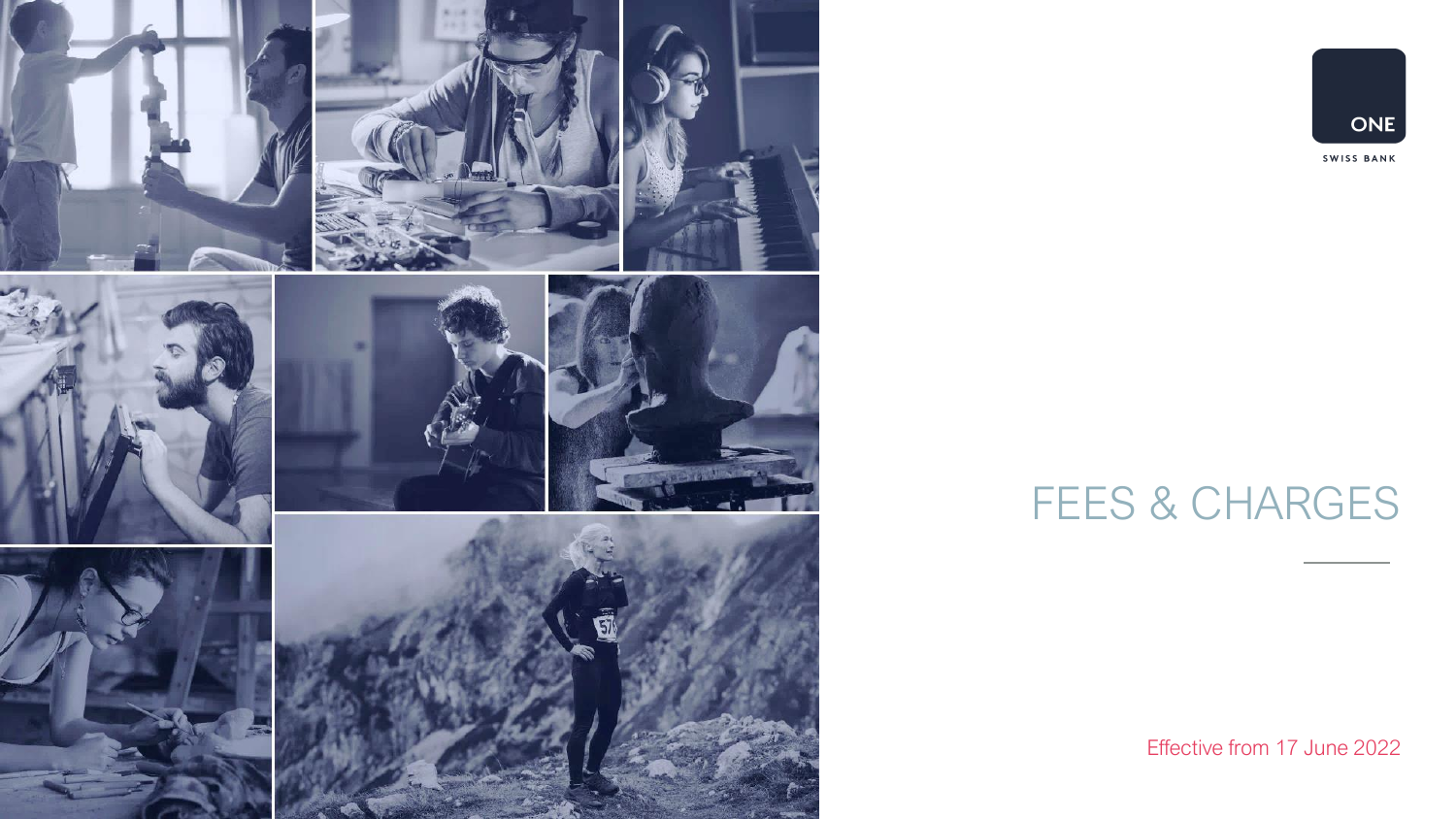

# ONE + swiss + bank



SWISS BANK

### **ONE**

Every client is unique: each has their own needs and expectations, for which we design tailor-made, sustainable and added-value solutions. ONE also symbolises the union of separate entities that have come together to offer a unique and modern private banking experience

### **SWISS**

We are Swiss through and through. Excellence and reliability are the values guiding our client relations and business activities. We take no one's trust for granted, and we manage client assets with the utmost care and respect

### BANK

We are dedicated to helping our clients manage their wealth and assets on a global scale. As an innovative private bank in the vanguard of the industry, we are equipped to support our clients as their needs evolve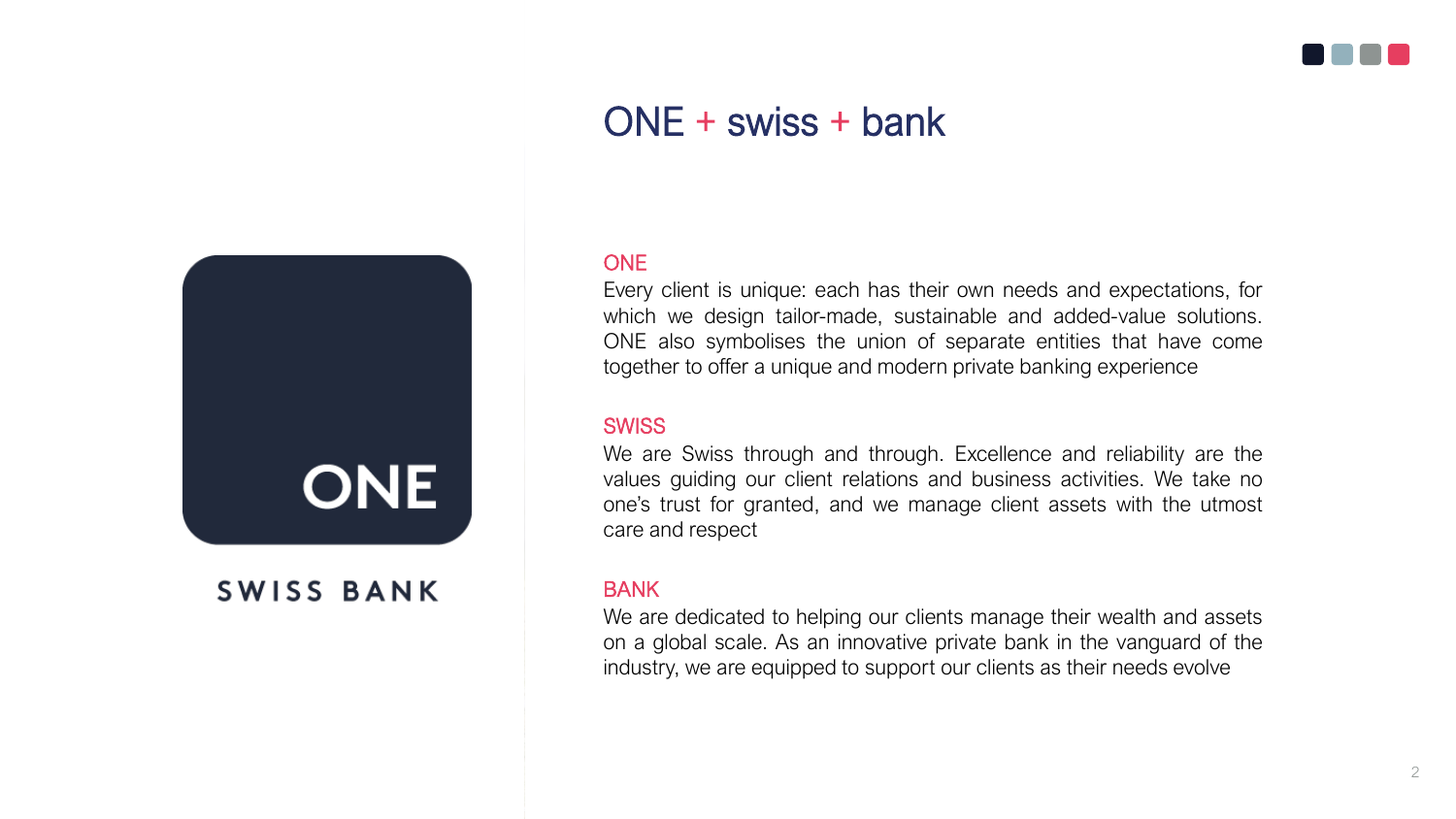

# Fees & charges

All amounts are expressed in CHF. Commissions for custody services are subject to VAT only for residents of Switzerland and the Principality of Liechtenstein.

### Base fees **Brokerage** (Direct correspondent fees in addition)

| <b>Banking services</b>                                  |             | Foreign stocks      | 0 to 100,000                      | 1.00% |
|----------------------------------------------------------|-------------|---------------------|-----------------------------------|-------|
| (account management & statements)                        |             |                     | 100,000 to 150,000                | 0.90% |
| • Natural person account (per quarter.)                  | 250         |                     | 150,000 to 200,000                | 0.80% |
| • Legal entity account / financial vehicle (per quarter) | 400         |                     | 200,000 to 250,000                | 0.60% |
| • Legal entity account / commercial entity (per quarter) | 1250        |                     | 250,000 to 500,000                | 0.30% |
| • Dormant / Blocked account (per quarter)                | 750         |                     | 500,000 and above                 | 0.20% |
| • Capital payment account (min.)                         | 1000        | <b>Swiss stocks</b> | 0 to 100,000                      | 0.80% |
| Securities & deposits administration fee                 |             |                     | 100,000 to 150,000                | 0.70% |
| • Cash and securities deposit (min. 250 per quarter)     | 0.3%        |                     | 150,000 to 200,000                | 0.60% |
| • Negative interest on cash balance from 50,000          | by currency |                     | 200,000 to 250,000                | 0.50% |
| EUR-0.5% / CHF-0.25% / JPY-0.20%                         |             |                     | 250,000 to 500,000                | 0.30% |
| DKK-0.70%                                                |             |                     | 500,000 and above                 | 0.20% |
|                                                          |             | <b>Bonds</b>        | 0 to 100,000                      | 0.80% |
|                                                          |             |                     | 100,000 to 150,000                | 0.60% |
|                                                          |             |                     | 150,000 to 200,000                | 0.50% |
| Services fees                                            |             |                     | 200,000 to 250,000                | 0.30% |
|                                                          |             |                     | 250,000 to 1,000,000              | 0.20% |
|                                                          |             |                     | 1,000,000 and above               | 0.10% |
| Dicretionary mandates                                    |             | <b>Options</b>      | Per transaction                   | 0.50% |
| • Discretionary Smart                                    | 0.8%        | <b>Futures</b>      | Per contract (min.)               | 100   |
| • Discretionary Core                                     | 0.8%        | <b>Funds</b>        | Traditional, 0 to 100,000         | 1.50% |
| • Discretionary Bespoke                                  | 1.2%        |                     | Traditional, 100,000 to 250,000   | 1.30% |
| Advisory mandates                                        |             |                     | Traditional, 250,000 to 500,000   | 0.90% |
| • Advisory Light                                         | 0.4%        |                     | Traditional, 500,000 to 1,000,000 | 0.75% |
| • Advisory Tailormade                                    | 1.0%        |                     | 1,000,000 and above               | 0.50% |
|                                                          |             |                     | Alternative (min. 100 per ticket) | 1.50% |
| <b>Execution only</b>                                    | 0.2%        |                     | ONE funds                         | 0.25% |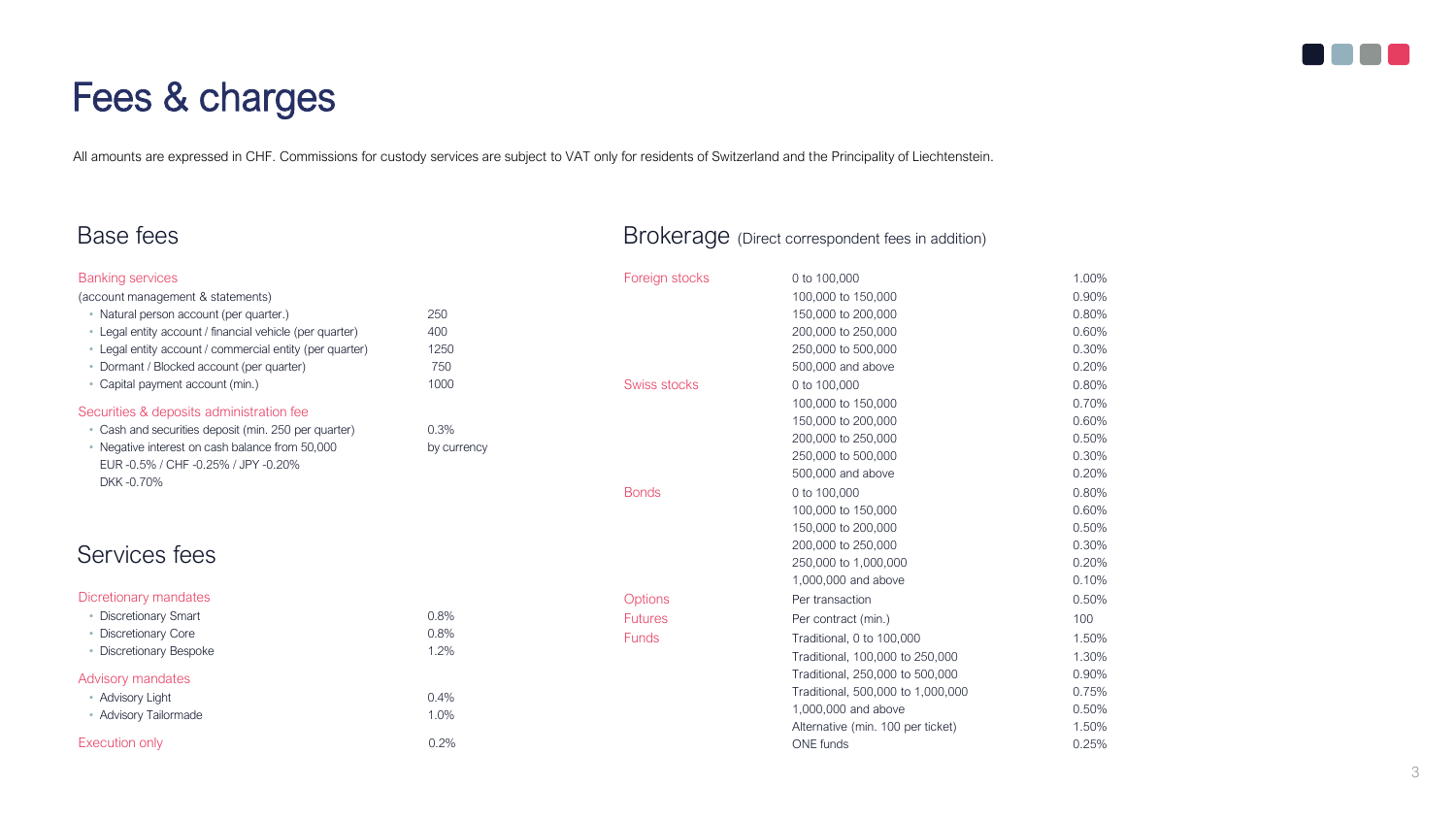

# Fees & charges

All amounts are expressed in CHF. Commissions for custody services are subject to VAT only for residents of Switzerland and the Principality of Liechtenstein.

## Specific fees

| Communication                                        |                           | <b>Operations</b>                                   |              |
|------------------------------------------------------|---------------------------|-----------------------------------------------------|--------------|
| • E-banking (consultative access)                    | incl. in banking services | • Delivery of securities (per investment)           | 200          |
| • Electronic monthly account statement               | incl. in banking services | • Delivery of precious metals (minimum 150)         | 0.1%         |
| • Electronic yearly standard tax statement           | incl. in banking services | • Margin on forex transaction                       | by siz       |
| • E-banking "plus" (with remittance function) (p.a.) | 250                       | • Specific investment instruction (under mandate)   | 50<br>by siz |
| • Paper statements and certificates (p.g.)           | 50                        | • Safe deposit box                                  |              |
| • Shipping by DHL                                    | 150                       |                                                     |              |
| • Hold mail (p.q.)                                   | 250                       | Extra services                                      |              |
|                                                      |                           | • Confirmation of relationship                      | 250          |
| Remittance and cheque                                |                           | • Inheritance-related package                       | $250 +$      |
| • Remittance CHF                                     | 30                        | • Account changes (inheritance, power of attorney,) | 150/h        |
| • Remittance other currencies                        | 55                        | • Specific documents                                | 150/h        |
| • E-banking remittance CHF/EUR/USD                   | 5                         | (pledge, tax certificate, specific tax statement,)  |              |
| • E-banking other currencies                         | 20                        | • Compliance fee                                    | 150/h        |
| • Cheque issued                                      | 40                        | • Account closure fee                               | 500          |
| • Cheque deposit                                     | 25                        |                                                     |              |
| • Foreign currency withdrawal commission             | 0.5%                      |                                                     |              |
| • Travel cash card recharge                          | 1.5%                      |                                                     |              |
| Financial guarentee and credit                       |                           |                                                     |              |
| • Credit card (p.a.)                                 | 100                       |                                                     |              |
| • Bank guarantee (p.a.)                              | 1.0%                      |                                                     |              |
| • Lombard loan file (p.a.)                           | 250                       |                                                     |              |
| • Fiduciary investment (minimum 100)                 | 0.5%                      |                                                     |              |
| • Margin on credit granted                           | by currency               |                                                     |              |
|                                                      |                           |                                                     |              |

 $250 +$  third party costs if applicable

by size

by size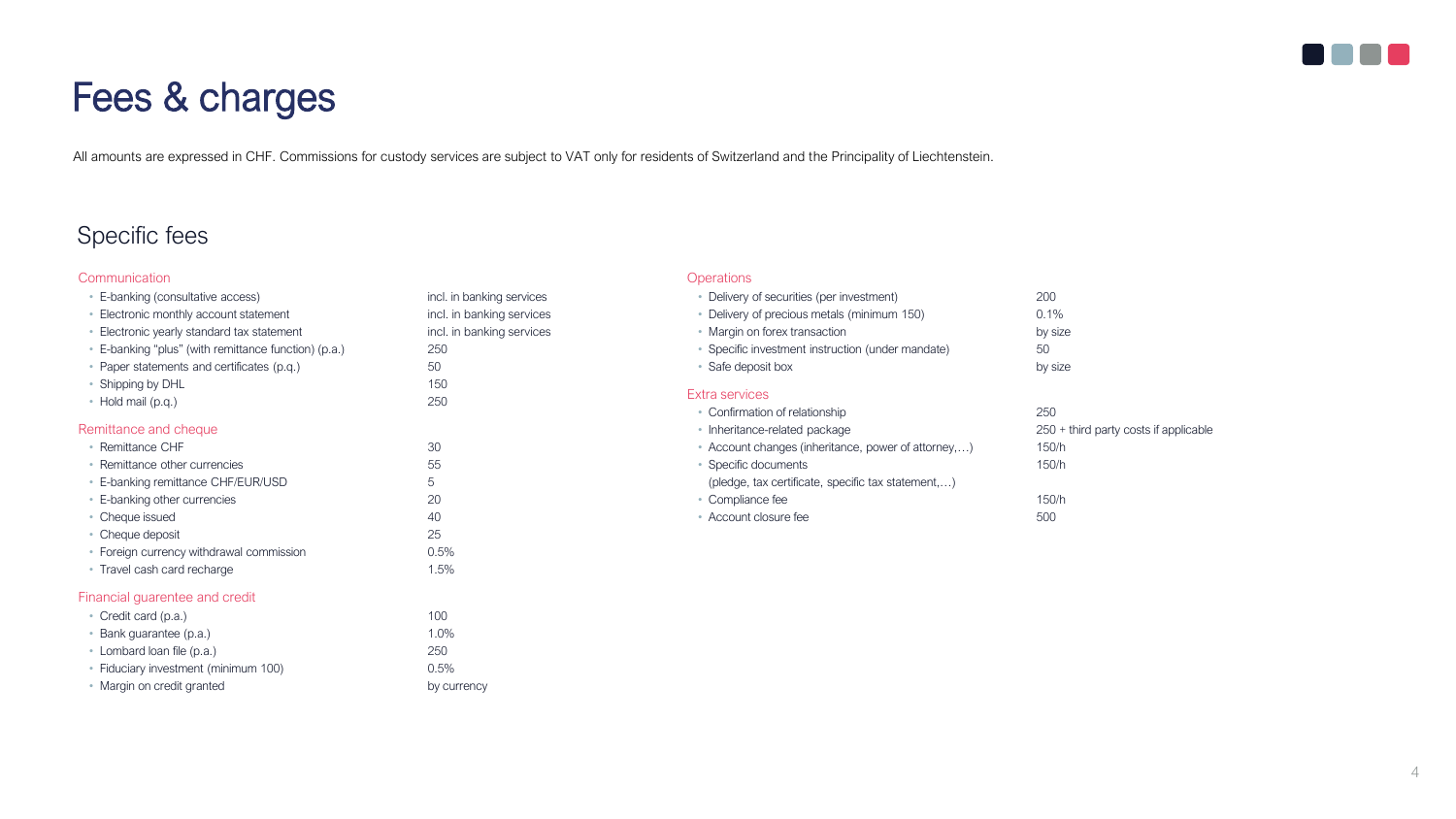

## ONE swiss bank SA

Chemin des Mines 9, 1202 Geneva Piazza Manzoni 8, 6900 Lugano Bahnhofstrasse 17, 8001 Zurich Burj Daman, C1201, PO Box 72816, DIFC, Dubai

www.oneswissbank.com

### DISCLAIMER

The information contained in this material constitutes an advertisement within the meaning of the Swiss Financial Services Act ("FinSA) for the ONE swiss bank SA financial services. This material does not purport to summarise or contain all of the provisions that would be set forth in any offering memorandum. Any purchase or sale of any securities may be made only pursuant to a final offering memorandum and prospectus. The information contained in this material should not be construed as a recommendation or solicitation to buy or sell any security, or to participate in any investment strategy. It does not take into account the specific investment objectives, financial situations, or the particular needs of any specific entity or person. Investors should make their own appraisal of the risks and should seek their own financial advice regarding the appropriateness of investing in any securities or participating in any investment strategy. This material should not be construed as legal, business or tax advice. While the information (including any historical returns) in this material has been obtained from sources deemed reliable, ONE swiss bank SA does not guarantee its accuracy, timeliness or completeness. Any opinions expressed herein are statements of our judgment on this date and are subject to change without notice. Past performance is no indication of the future return. This information document or any part of it should not be copied, reproduced or distributed to anyone without the prior written approval of ONE swiss bank SA.